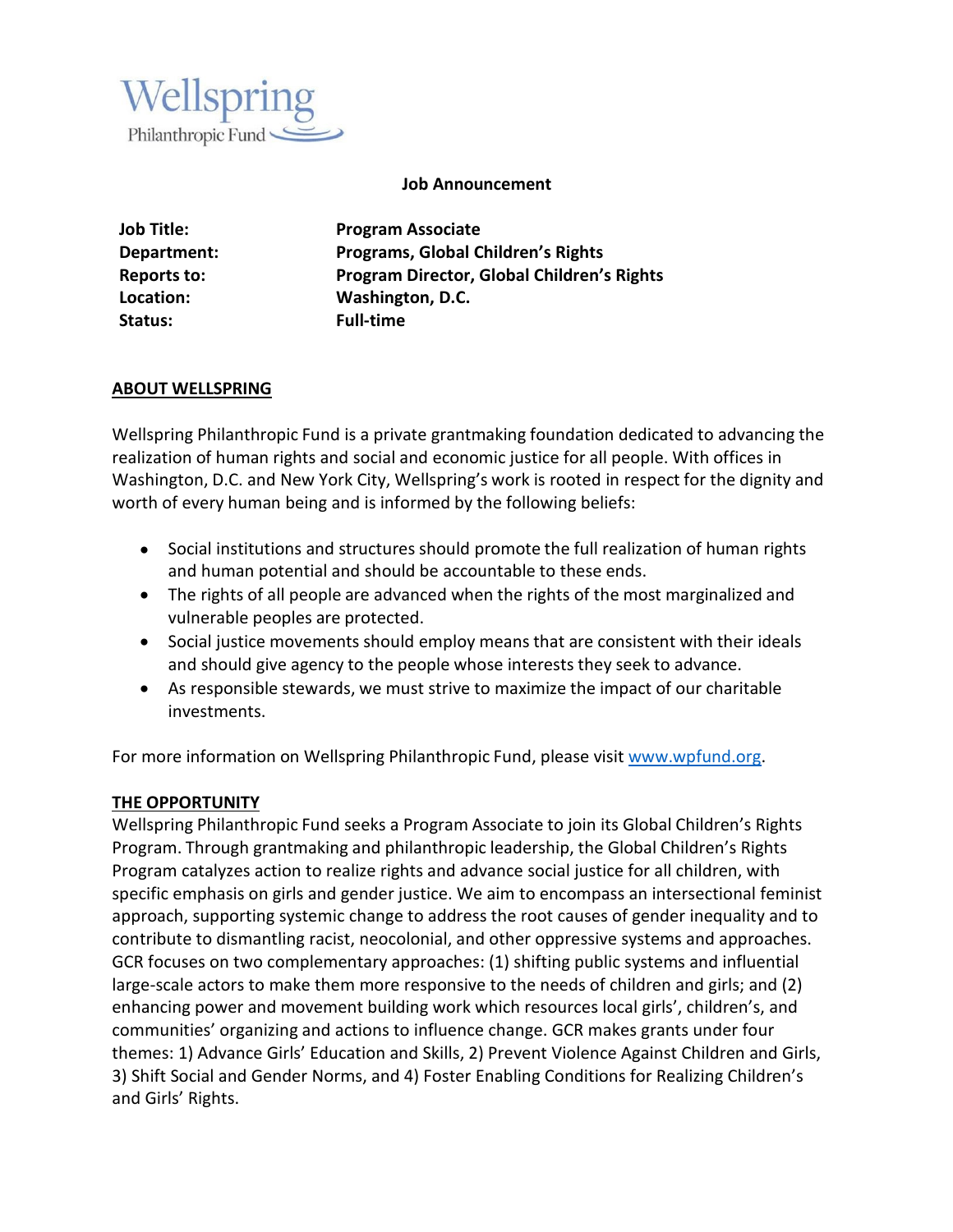

The Program Associate reports to the Program Director and works with the Program Director, two Program Officers, a part-time Administrative Assistant, a Grants Officer, and other Wellspring staff. Day-to-day, the Program Associate contributesto the following key priorities:

- Grants Process Coordination,
- Administration and Communications, and
- Program (grantmaking, monitoring, evaluation, and learning).

# **KEY RESPONSIBILITIES**

# **Grants Process Coordination**

- Coordinate the team's grantmaking process, including setting and monitoring timelines, entering information into the grants database, inputting grant codes, and conducting due diligence. Track grant reports. Address grant issues as they arise including post award grant requests and modifications.
- Serve as the primary liaison for GCR with Wellspring's Grants Management Team.
- Track the program budget using the grants database and spreadsheets with the Program Director.
- Develop and demonstrate deep knowledge of the Wellspring Grants Manual. Serve as a team resource on policies and procedures.

# **Administration and Communications**

- In collaboration with the Administrative Assistant, provide administrative and logistical support as needed, including, but not limited to, scheduling and coordinating meetings, planning travel, managing team task lists and contact lists, coordinating batch outreach, and document storage.
- Support the preparation and management of team agendas, meetings, and retreats with the Program Director.
- Recommend and implement improvements to team systems and project management practices.
- Coordinate and draft team inputs to internal requests for information such as newsletters and annual reports.
- Contribute to research, preparation, and facilitation of donor and staff presentations.
- Convey information and data effectively through written and visual materials such as graphics, charts, memos, and slides.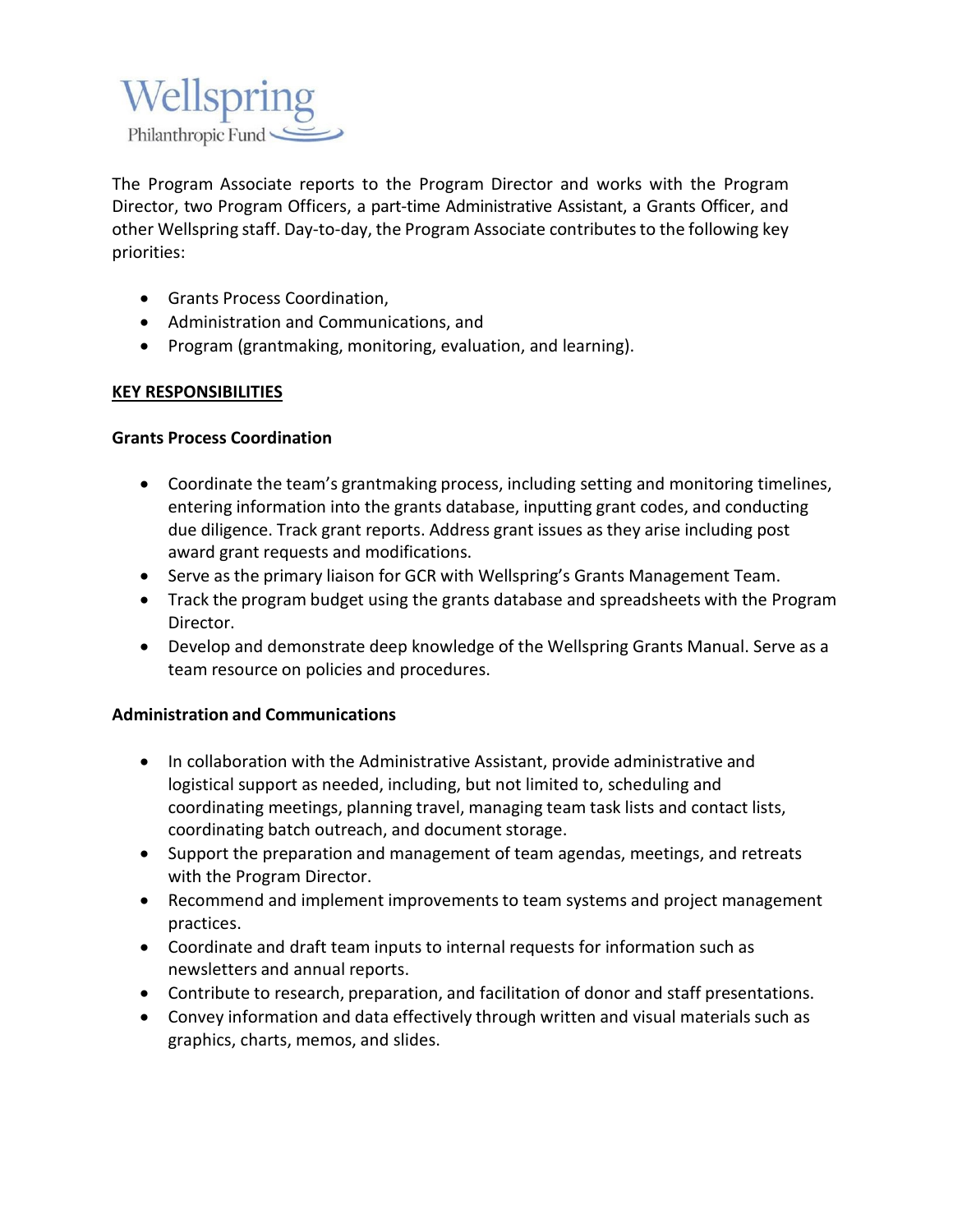

### **Program**

- Assist Program Officers and Program Director with drafting and editing grant recommendations and other writing as needed.
- Conduct research related to field developments, potential grantees, and other topics requested by the program team. Write short memos and issue briefs.
- Participate in grant meetings, take notes, ensure follow up, and save relevant materials. Review grantee progress reports and assist Program Officers with tracking grantee outcomes. Conduct site visits internationally with team (when safe), including travel to remote areas.
- As requested, represent Wellspring at external meetings and conferences with partners, funders, and field leaders.
- Contribute to strategic plans, annual work plans, and the program team's learning agenda.

# **Other**

• Participate in internal Wellspring advisory groups, task forces, and processes.

# **QUALIFICATIONS**

- Commitment to and familiarity with the program's goals.
- Bachelor's degree or equivalent experience in a relevant field.
- Three to six years of experience in a professional office environment working as a member of a team executing tasks relevant to the job description.
- Proficiency with tools such as Microsoft Word, Excel, PowerPoint, Outlook, and Zoom. Experience with or ability to quickly learn tools such as Box, Miro, Prezi, Teams, and Asana.
- Experience with administrative support and logistics, including writing correspondence, tracking multi-component processes, document storage, organizing travel, and database management.
- Demonstrated track record of attention to details.
- Prior project management experience, including proven ability to track and analyze project deliverables, organize multi-component projects, track variances, execute reporting, and meet deadlines.
- Excellent English-language writing, editing, critical thinking, and communications skills.
- Ability to convey information and data effectively through visual and written materials such as graphics, charts, slides, and memos.
- Excellent desk research skills. Ability to summarize complex ideas and synthesize.
- Comfort with quantitative and qualitative data, research, and evidence analysis.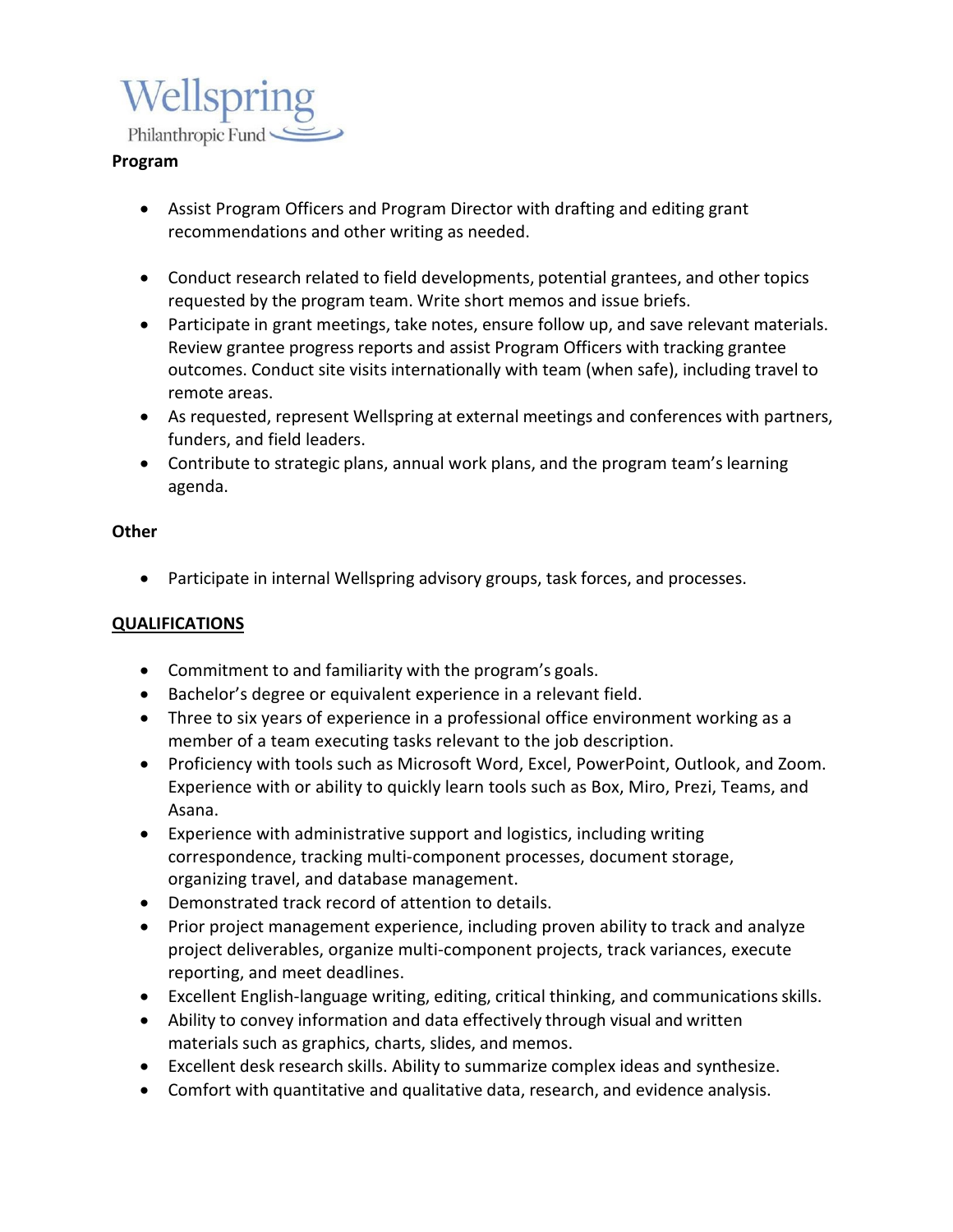# Wellspring

Philanthropic Fund

- Ability to manage budgets and analyze financial information.
- Ability to manage own workstreams, work independently and collaboratively, to take initiative, to be proactive, to be flexible, and to manage one's own time.
- Ability to move multiple, high-volume workstreams forward and meet deadlines.
- Strong cross-cultural communication skills. Demonstrates humility and the ability and eagerness to build relationships with partners and colleagues of diverse backgrounds and perspectives.
- Ability to handle confidential information with integrity and complete discretion.
- Willingness to learn, to be open to and generate new ideas, and to have fun.
- Understands and values social justice, including racial and gender equity as an organizational operating principle, and is committed to continued learning on issues related to race, gender, equity, diversity, and inclusion.

# **PREFERRED QUALIFICATIONS**

- Non-English language capabilities; Fluent in Spanish or Swahili.
- Experience working in a grantmaking or nonprofit organization.
- Experience working, studying, or living in a Global South context.

# **LIMITATIONS AND DISCLAIMER**

The above job description is meant to describe the general nature and level of work being performed; it is not intended to be construed as an exhaustive list of all responsibilities, duties and skills required for the position. The team member may be required to perform duties outside of their normal responsibilities from time to time, as needed.

# **COMPENSATION AND BENEFITS**

Salary range of \$75,000–\$83,000 commensurate with experience.

Wellspring offers a very generous benefits package including payment of 100% of the health insurance premiums for employees (and 80% of the premiums for spouses, domestic partners, and qualified family members). Wellspring also offers other benefits including life insurance, long-term disability protection, a group 401(k) retirement plan (with an employer match), support for continuing education, up to \$5,250 in annual student loan repayment or college savings assistance for qualified dependents and is committed to providing transgenderinclusive healthcare.

### **WELLSPRING'S INSTITUTIONAL CULTURE OF RESPECT, EQUITY, INCLUSION AND BELONGING**

Wellspring Philanthropic Fund believes we are strengthened by the diversity of our staff, and welcomes such diversity including race, gender identity or expression, educational attainment,